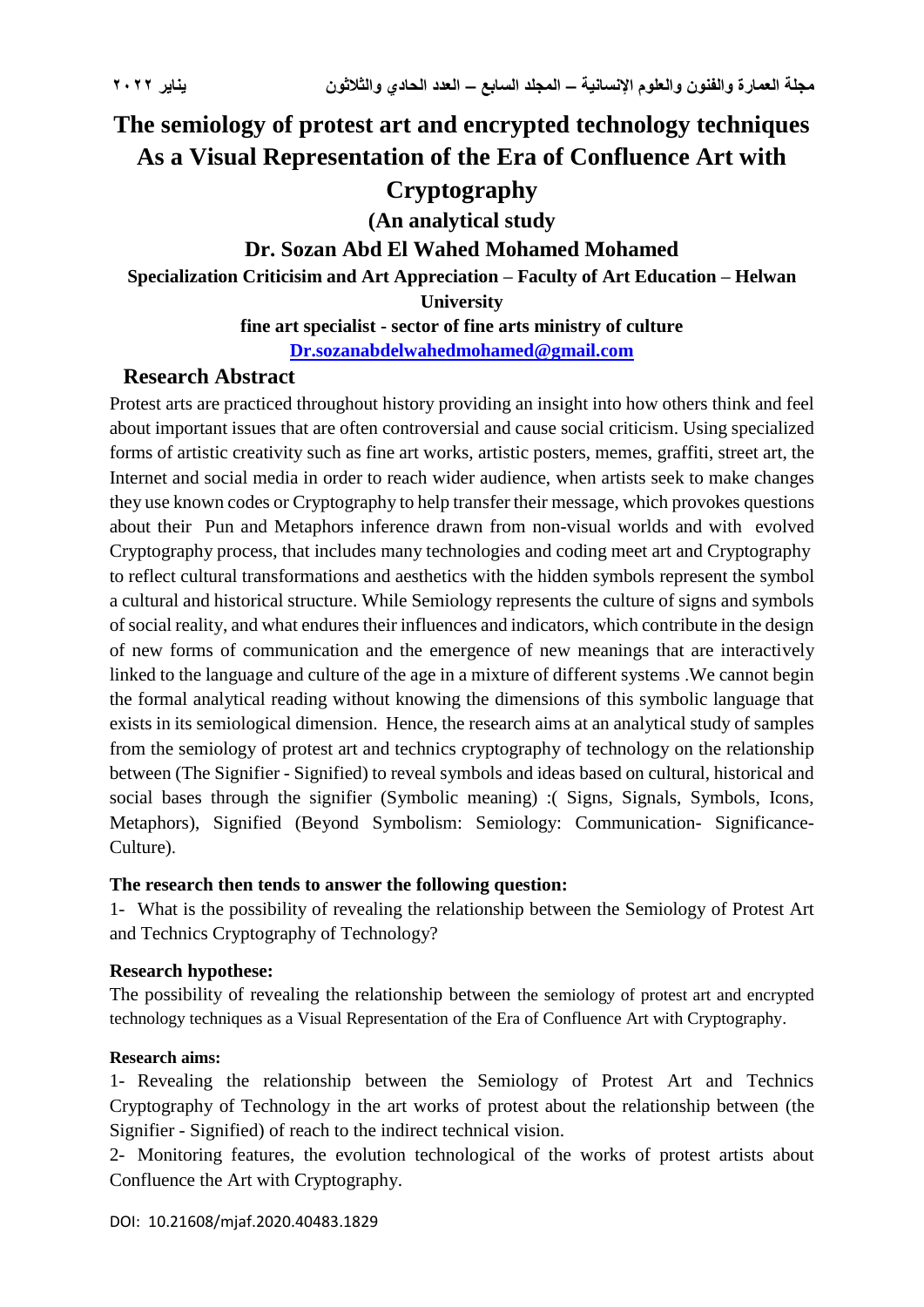#### **Research importance:**

1- Creation of a changed aesthetic for the arts of protesting and highlighting the importance of its association with encrypted technology techniques consistent with the philosophy and culture of the age.

2- Put forward a gastronomic approach directed towards the social change of art as a form of protest using the systematic relationships of the various sciences with each other in new contexts.

#### **Research limits:**

The research is limited to an analytical study of experiments from international plastic art (Ends of the twentieth century- beginning of the twenty-first century), based on the use of technology for the works of protest artists as a Visual Representation of the Era of Confluence Art with Cryptography that is through the semiological approach that represents the culture of signs and symbols of social reality.

#### **Semiology of Protest Art and Technics Cryptography of Technology.**

The protest arts have presented a new aesthetic vision by using Technics Cryptography of Technology with various human and social sciences in their artworks to reflect the Transformation in artistic and aesthetic concepts, and in a manner that dismantles the traditional thinking mechanism about art. Thinking that is subjected to the logic of hierarchy, and this is what makes describing the language of art "hybrid", which combines representational and abstract, between traditional and unconventional, simple and complex, and combining contradictory meanings. Each work of art has a metaphor on which it builds its idea upon to become more astonishing to the creative process, as it represents symbols and signs that have significance and meanings as much as the symbol represents a cultural and historical composition. The importance resides of both between (the Signifier - Signified), which is the basis of semiology research, in the creating state of a dialogue -the experimental efficacy of the recipient- reach to the indirect technical vision. and that analyzing models from the artists' experiments to about reveal the symbols, ideas and meanings based on cultural, historical and social foundations, and about the relationships between the connotations which are present or absent in the artwork.

#### **The aesthetics of Cryptography of Technology for the art of protest.**

1- The aesthetics differs of Cryptography of Technology for protest artists for about previous eras which enjoys its intellectual and artistic direction **in embodying Creativity as hybrid for its trait that combines humanistic and social sciences.**

**3-** Aesthetics of art of resides Cryptography of Technology is to present to the public an idea based on: **The Found relationships between concepts** - **The relationship between symbols and their connotations**- **The Revealing about the essence of things with clout to the thing.** Represented in**: The aesthetic of art as a work of language**: Words as the colors using color codes, and each letter of the alphabet designates a unique combination of two colors, **Arithmetic Aesthetic**: Caesar cipher is the first use of a substitution cipher, one of the simplest and most widely known encryption techniques. The Caesar cipher replaces each letter with a different one, a fixed number of places down the alphabet. **The aesthetic of art by Creating**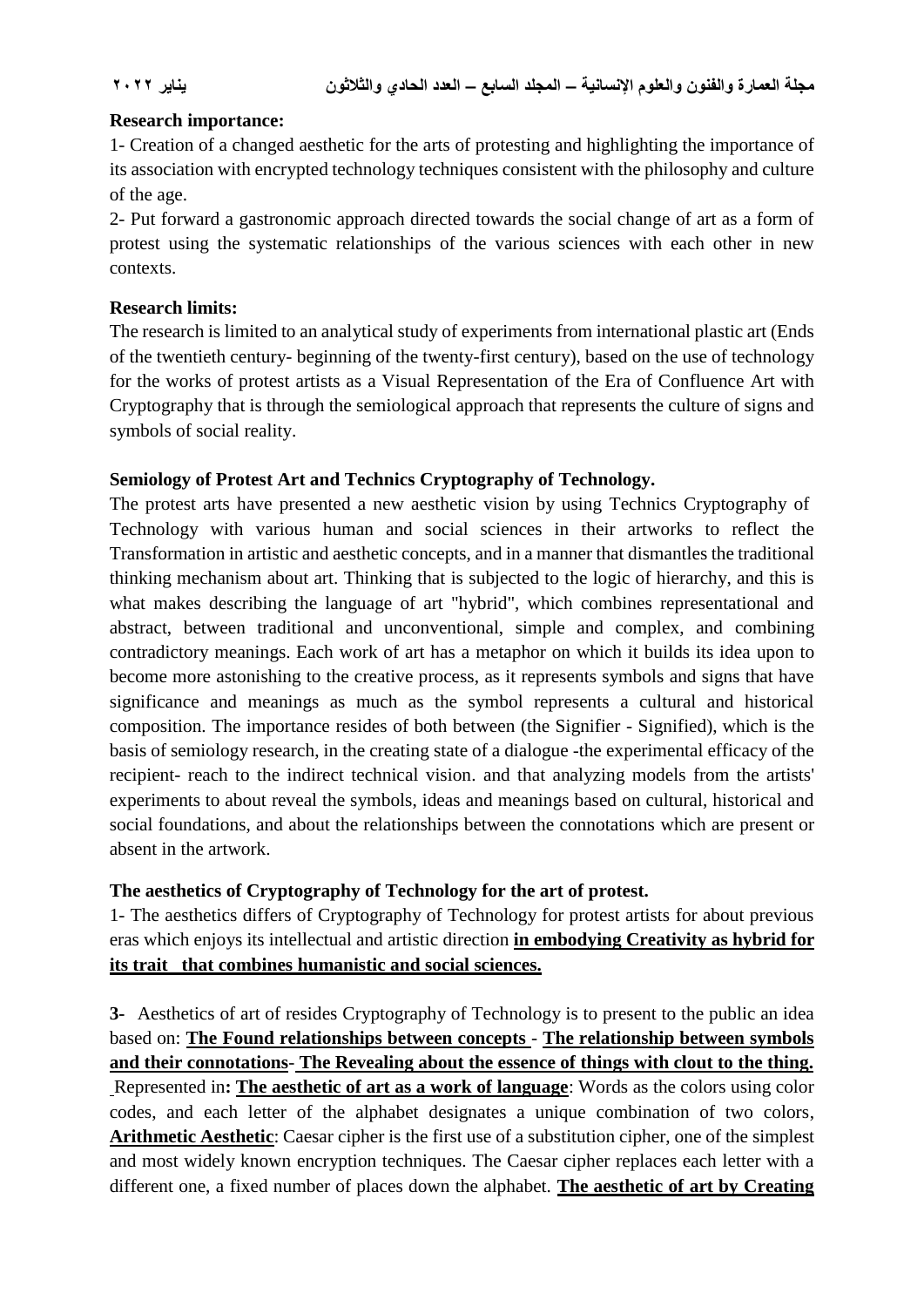**chemical and physical therapist:** Black light**, Art Aesthetic in the Light of Number Theory and Mathematical Principles:** latitude and longitude coordinates, Berlin Uhr that displays time across luminous colored blocks against numbers, **Art Aesthetic and Computer Science :** automatic Synthesize moving by computer algorithm, **Art Aesthetic in Culture currency Cryptocurrency :** Bitcoin, blockchain ,entrance to criticize and appreciate arts, **Aesthetic of art by intuition rather than inference:** Replace the characteristics of letter with abstraction symbol, **The aesthetic of art and meme culture**: a shape of forms expression, a powerful new tool for group demonstration, **The aesthetic of art allegorical**: by using national symbols, trademarks, signs passage, sayings Popular.

3- Supporting Technics Cryptography of Technology in the art of protest generates binary connotations **Visible / invisible, Science / Art, Traditional / Creative, Technic/ machine metier, Criticism / appreaction.**

4 **-** Add excitement to the Cryptography Technology is important for the audience recipient in order to attain the works of protest artists :**effectiveness representative, meditation Mental, challenge Thought, Intensify the effect of aesthetic, coexistence Aesthetic.**

#### **Research results:**

1**-** The Protest artists represent an intellectual attitude that emphasizes the primacy or precedence of social and political factors, and they reinforce dialogue and raise social issues by using known or coded symbols to help communicate their message.

2- The protest arts are Practiced using specialized forms of artistic creativity such as fine art works, artistic posters, memes, graffiti, street art, the Internet and social media in order to reach wider audience.

3- The aesthetics of Cryptography of Technology for the art of protest, reflect the Transformation in artistic and aesthetic concepts, and in a manner that dismantles the traditional thinking mechanism about art by using systematic relationships with each other in new multicultural contexts. This is illustrated in: -

A- Embodying Creativity which is a hybrid for its trait, that combines humanistic and social sciences- Creation of a changed aesthetic for representing a new paradigm on the influence of Cryptography culture by exploring the cultural tools and ideology of technology.

B- Presenting new forms of communication to the recipient, and revealing new meanings that are interactively related to the language and culture of the era.

4- Semiology of Protest Art; protest is a mean of social influence that derives its aesthetic in the relationship between (the signifier - the signified) to reveal the symbols and ideas based on cultural, historical and social foundations, through: the signifier (symbolic meaning) :( Signs, Signals, Symbols, Icons, Metaphors), Signified (Beyond symbolism: semiology: Communication- Significance- culture).

5- Aesthetics of the art of protest as a Visual Representation of the Era of Confluence of Art with Cryptography which is in achieving the representative effectiveness of the recipient, and the creation of a different aesthetic that monitors the features of the development of technological techniques in Art works, namely :The aesthetic of art as an invisible language. Arithmetic Aesthetic use of Caesar cipher. The aesthetic of art by creating a chemical and physical therapist. Art Aesthetic in the Light of Number Theory and Mathematical Principles,